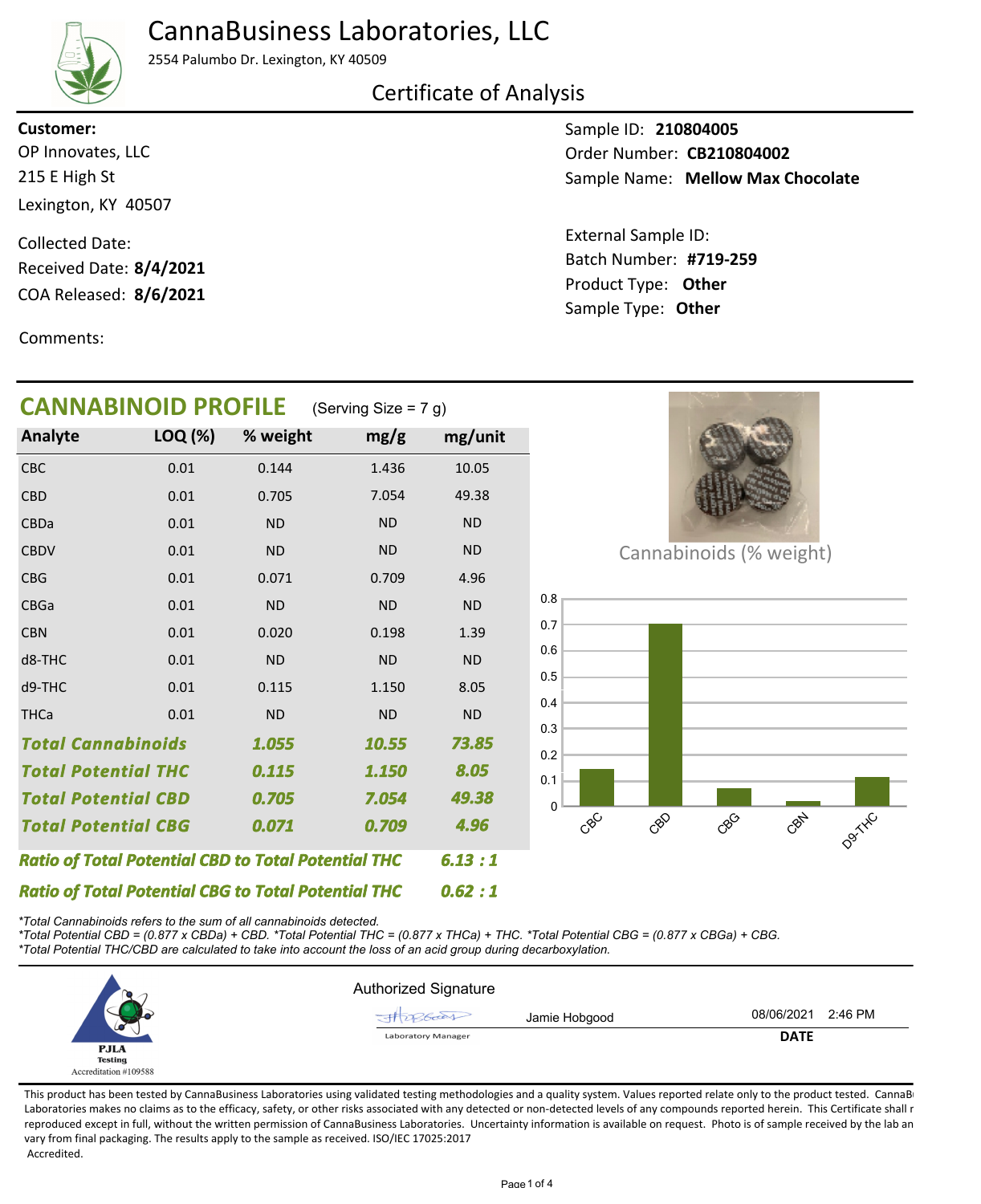

#### 2554 Palumbo Dr. Lexington, KY 40509 CannaBusiness Laboratories, LLC



#### **Certificate of Analysis** Sample Type: Other

 $\cdot$  -  $\cdot$  -  $\cdot$  1  $\cdot$  4

| customer      |
|---------------|
| OP Innovates. |

**Pesticides**



| <b>Customer</b>                      |                   |                              |                                             |  |  |  |
|--------------------------------------|-------------------|------------------------------|---------------------------------------------|--|--|--|
| OP Innovates, LLC                    |                   | <b>Overall Batch Results</b> |                                             |  |  |  |
| 215 E High St<br>Lexington, KY 40507 | Pesticide         | Moisture Content             | Sample ID:<br><b>Product Type:</b>          |  |  |  |
|                                      | Potency           | <b>Water Activity</b>        | Sample Type:<br><b>Collected Date</b>       |  |  |  |
|                                      | <b>Mycotoxins</b> | <b>Heavy Metals</b>          | <b>Received Date</b>                        |  |  |  |
|                                      | Microbial Screen  | Residual Solvents            | <b>Batch Number</b><br><b>Batch Size:</b>   |  |  |  |
|                                      | Terpenoids        |                              | <b>Sample Size:</b><br><b>COA</b> released: |  |  |  |

| Sample Name:           | <b>Mellow Max Chocolate</b> |         |
|------------------------|-----------------------------|---------|
| Sample ID:             | 210804005                   |         |
| <b>Product Type:</b>   | Other                       |         |
| Sample Type:           | Other                       |         |
| <b>Collected Date:</b> |                             |         |
| <b>Received Date:</b>  | 08/04/2021                  |         |
| Batch Number:          | #719-259                    |         |
| <b>Batch Size:</b>     |                             |         |
| <b>Sample Size:</b>    |                             |         |
| COA released:          | 08/06/2021                  | 2.46 PM |
|                        |                             |         |

Sample Name: Mellow Max Chocolate

210804005

**Sample ID:**

| Potency (mg/g)                                |                  |           |                     |                    |           |                           | <b>Terpenoids</b>             |         |                    |            |               |      |
|-----------------------------------------------|------------------|-----------|---------------------|--------------------|-----------|---------------------------|-------------------------------|---------|--------------------|------------|---------------|------|
| Method: CB-SOP-028<br>Date Tested: 08/04/2021 |                  |           |                     |                    |           | Date Tested: 08/05/2021   |                               |         | Method: CB-SOP-026 |            |               |      |
| Instrument:                                   |                  |           |                     |                    |           |                           | Instrument:                   |         |                    |            |               |      |
| 0.115%                                        | 0.705%           |           |                     | 1.055 %            |           | 10.55 mg/g                | Analyte                       | Result  | Unit               | <b>LOQ</b> | <b>Result</b> | Unit |
| <b>Total THC</b>                              |                  |           |                     | Total Cannabinoids |           | <b>Total Cannabinoids</b> | alpha-Bisabolol               | $<$ LOQ | mg/g               | 0.100      | $<$ LOQ       | %    |
|                                               | <b>Total CBD</b> |           |                     |                    |           |                           | alpha-humulene                | $<$ LOQ | mg/g               | 0.100      | $<$ LOQ       | $\%$ |
| Analyte                                       |                  |           | <b>Result Units</b> | LOQ                | Result    | <b>Units</b>              | alpha-pinene                  | $<$ LOQ | mg/g               | 0.100      | $<$ LOQ       | %    |
| CBC (Cannabichromene)                         |                  | 0.144     | $\%$                | 0.010              | 1.436     | mg/g                      | alpha-terpinene               | $<$ LOQ | mg/g               | 0.100      | $<$ LOQ       | $\%$ |
| CBD (Cannabidiol)                             |                  | 0.705     | $\%$                | 0.010              | 7.054     | mg/g                      | beta-caryophyllene            | $<$ LOQ | mg/g               | 0.100      | $<$ LOQ       | $\%$ |
| CBDa (Cannabidiolic Acid)                     |                  | <b>ND</b> | %                   | 0.010              | <b>ND</b> | mg/g                      | Beta-myrcene                  | $<$ LOQ | mg/g               | 0.100      | $<$ LOQ       | $\%$ |
| CBDV (Cannabidivarin)                         |                  | <b>ND</b> | $\%$                | 0.010              | <b>ND</b> | mg/g                      | Beta-pinene                   | $<$ LOQ | mg/g               | 0.100      | $<$ LOQ       | $\%$ |
| CBG (Cannabigerol)                            |                  | 0.071     | $\%$                | 0.010              | 0.709     | mg/g                      | cis-Nerolidol                 | $<$ LOQ | mg/g               | 0.100      | $<$ LOQ       | $\%$ |
| CBGa (Cannabigerolic Acid)                    |                  | <b>ND</b> | $\frac{0}{0}$       | 0.010              | <b>ND</b> | mg/g                      | Camphene                      | $<$ LOQ | mg/g               | 0.100      | $<$ LOQ       | $\%$ |
| CBN (Cannabinol)                              |                  | 0.020     | $\%$                | 0.010              | 0.198     | mg/g                      | d-Limonene                    | $<$ LOQ | mg/g               | 0.100      | $<$ LOQ       | $\%$ |
| D8-THC (D8-Tetrahydrocannabinol)              |                  | <b>ND</b> | %                   | 0.010              | <b>ND</b> | mg/g                      | delta-3-Carene                | $<$ LOQ | mg/g               | 0.100      | $<$ LOQ       | $\%$ |
| D9-THC (D9-Tetrahydrocannabinol)              |                  | 0.115     | $\%$                | 0.010              | 1.150     | mg/g                      | Eucalyptol                    | $<$ LOQ | mg/g               | 0.100      | $<$ LOQ       | $\%$ |
| THCa (Tetrahydrocannabinolic Acid)            |                  | <b>ND</b> | %                   | 0.010              | <b>ND</b> | mg/g                      | gamma-Terpinene               | $<$ LOQ | mg/g               | 0.100      | $<$ LOQ       | $\%$ |
|                                               |                  |           |                     |                    |           |                           | Geraniol                      | $<$ LOQ | mg/g               | 0.100      | $<$ LOQ       | $\%$ |
| <b>Foreign Material</b>                       |                  |           | Result Note         |                    |           |                           | Guaiol                        | $<$ LOQ | mg/g               | 0.100      | $<$ LOQ       | $\%$ |
| Date Tested: 08/06/2021                       |                  | Absence   |                     |                    |           |                           | Isopulegol                    | $<$ LOQ | mg/g               | 0.100      | $<$ LOQ       | $\%$ |
|                                               |                  |           |                     |                    |           |                           | Linalool                      | $<$ LOQ | mg/g               | 0.100      | $<$ LOQ       | %    |
|                                               |                  |           |                     |                    |           |                           | Ocimene (mixture of isomers)  | $<$ LOQ | mg/g               | 0.100      | $<$ LOQ       | $\%$ |
| <b>Water Activity</b>                         |                  |           | <b>Result Units</b> | LOQ                | Result    |                           | p-Isopropyltoluene (p-Cymene) | $<$ LOQ | mg/g               | 0.100      | $<$ LOQ       | $\%$ |
| Date Tested: 08/05/2021                       |                  | 0.275     | Aw                  | 0.030              |           |                           | trans-beta-Ocimene            | $<$ LOQ | mg/g               | 0.100      | $<$ LOQ       | $\%$ |
|                                               |                  |           |                     |                    |           |                           | trans-Nerolidol               | $<$ LOQ | mg/g               | 0.100      | $<$ LOQ       | $\%$ |
|                                               |                  |           |                     |                    |           |                           | Terpinolene                   | $<$ LOQ | mg/g               | 0.100      | $<$ LOQ       | $\%$ |
|                                               |                  |           |                     |                    |           |                           |                               |         |                    |            |               |      |

| Date Tested: 08/05/2021 | Method: CB-SOP-025  |        | Instrument: |        |                     |                     |     |       |        |
|-------------------------|---------------------|--------|-------------|--------|---------------------|---------------------|-----|-------|--------|
| Analyte                 | <b>Result Units</b> | LOQ    |             | Result | Analyte             | <b>Result Units</b> |     | LOQ   | Result |
| Acephate                |                     | ND ppm | 0.010       |        | Acetamiprid         | ND                  | ppm | 0.010 |        |
| Aldicarb                |                     | ND ppm | 0.010       |        | Azoxystrobin        | ND                  | ppm | 0.010 |        |
| <b>Bifenazate</b>       |                     | ND ppm | 0.010       |        | <b>Bifenthrin</b>   | ND.                 | ppm | 0.100 |        |
| <b>Boscalid</b>         |                     | ND ppm | 0.010       |        | Carbaryl            | <b>ND</b>           | ppm | 0.010 |        |
| Carbofuran              |                     | ND ppm | 0.010       |        | Chlorantraniliprole | <b>ND</b>           | ppm | 0.010 |        |
| Chlorpyrifos            |                     | ND ppm | 0.010       |        | Clofentezine        | <b>ND</b>           | ppm | 0.010 |        |
| Coumaphos               |                     | ND ppm | 0.010       |        | Daminozide          | ND.                 | ppm | 0.010 |        |
| <b>Diazinon</b>         |                     | ND ppm | 0.010       |        | <b>Dichlorvos</b>   | <b>ND</b>           | ppm | 0.010 |        |
| Dimethoate              |                     | ND ppm | 0.010       |        | Etofenprox          | ND                  | ppm | 0.010 |        |
| Etoxazole               |                     | ND ppm | 0.010       |        | Fenhexamid          | <b>ND</b>           | ppm | 0.010 |        |
| Fenoxycarb              |                     | ND ppm | 0.010       |        | Fenpyroximate       | <b>ND</b>           | ppm | 0.010 |        |
| Fipronil                |                     | ND ppm | 0.010       |        | Flonicamid          | ND                  | ppm | 0.100 |        |

NT = Not tested, ND = Not detected; LOQ = Limit of Quantitation; <LOQ = Detected; >ULOL = Above upper limit of linearity; CFU/g = Colony forming units per 1 gram; TNTC = Too numerous to count

CannaBusiness Laboratories

License # P-0059: (859)-514- 6999 https://www.cannabusinesslabs.us

This product has been tested by CannaBusiness Laboratories using validated testing methodologies and a quality system. Values reported relate only to the product tested. CannaBusiness Laboratories makes no claims as to the safety, or other risks associated with any detected or non-detected levels of any compounds reported herein. This Certificate shall not be reproduced except in full, without the written permission of CannaBusiness Laborato Uncertainty information is available on request. Photo is of sample received by the lab and may vary from final packaging. The results apply to the sample as received. ISO/IEC 17025:2017 Accredited.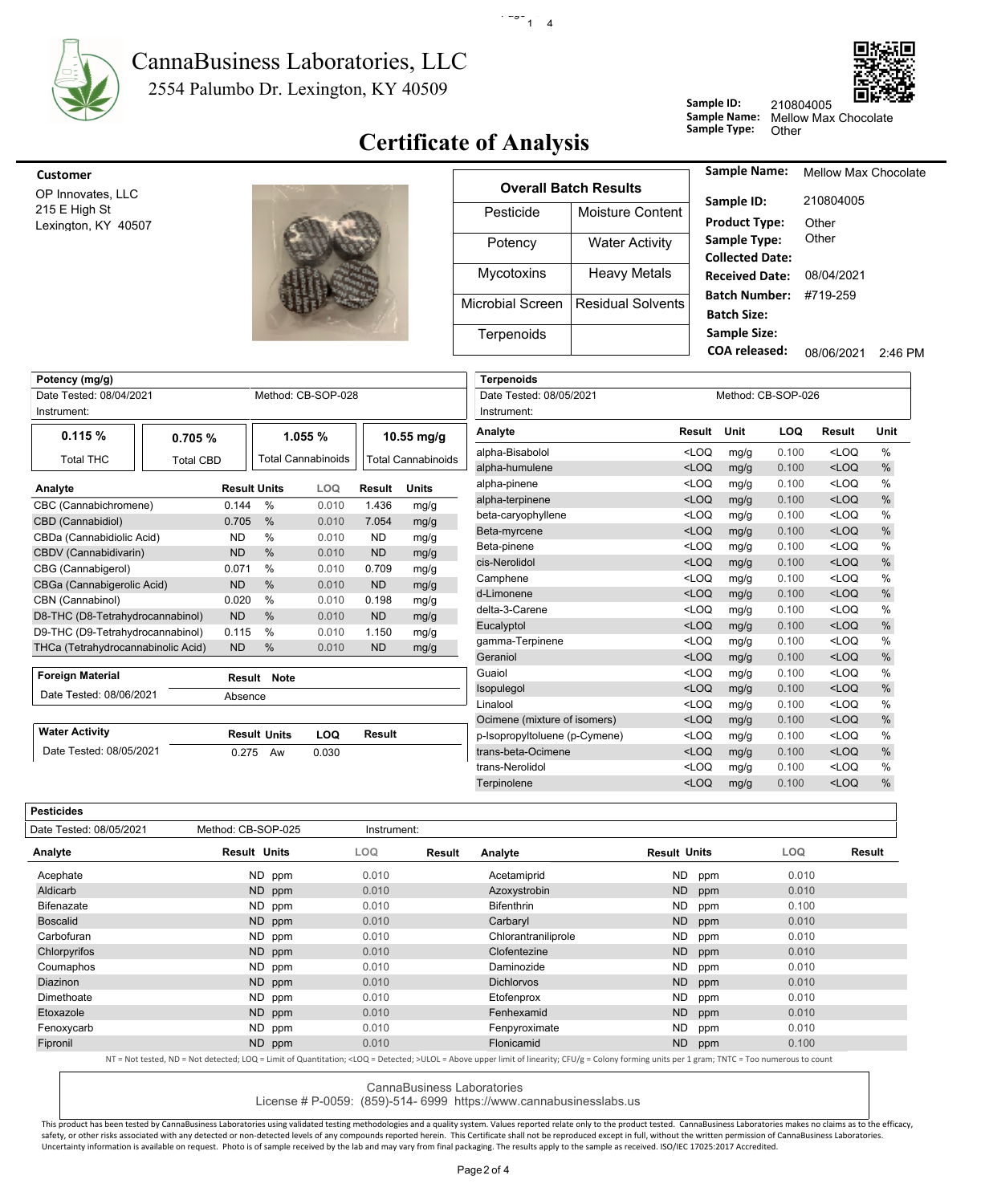



**Sample ID: Sample Name:**

Mellow Max Chocolate<br>Other 210804005

# **Certificate of Analysis** Sample Type:

| <b>Pesticides</b>                    |                                                                                                                                                                                                             |                |        |                    |                                                                                         |        |                |               |
|--------------------------------------|-------------------------------------------------------------------------------------------------------------------------------------------------------------------------------------------------------------|----------------|--------|--------------------|-----------------------------------------------------------------------------------------|--------|----------------|---------------|
| Date Tested: 08/05/2021              | Method: CB-SOP-025                                                                                                                                                                                          | Instrument:    |        |                    |                                                                                         |        |                |               |
| Analyte                              | <b>Result Units</b>                                                                                                                                                                                         | LOQ            | Result | Analyte            | <b>Result Units</b>                                                                     |        | LOQ            | Result        |
| Fludioxonil                          | ND ppm                                                                                                                                                                                                      | 0.010          |        | Hexythiazox        | ND                                                                                      | ppm    | 0.010          |               |
| Imazalil                             | ND ppm                                                                                                                                                                                                      | 0.010          |        | Imidacloprid       | <b>ND</b>                                                                               | ppm    | 0.010          |               |
| Malathion                            | ND ppm                                                                                                                                                                                                      | 0.010          |        | Metalaxyl          | $<$ LOQ                                                                                 | ppm    | 0.010          |               |
| Methiocarb                           | ND ppm                                                                                                                                                                                                      | 0.010          |        | Methomyl           | <b>ND</b>                                                                               | ppm    | 0.010          |               |
| Myclobutanil                         | <b>ND</b><br>ppm                                                                                                                                                                                            | 0.010          |        | Naled              | <b>ND</b>                                                                               | ppm    | 0.010          |               |
| Oxamyl                               | <b>ND</b><br>ppm                                                                                                                                                                                            | 0.010          |        | Paclobutrazol      | <b>ND</b>                                                                               | ppm    | 0.010          |               |
| Phosmet                              | ND.<br>ppm                                                                                                                                                                                                  | 0.010          |        | Prallethrin        | ND                                                                                      | ppm    | 0.010          |               |
| Propiconazole                        | ND ppm                                                                                                                                                                                                      | 0.010          |        | Propoxur           | <b>ND</b>                                                                               | ppm    | 0.010          |               |
| Pyrethrin I                          | ND.<br>ppm                                                                                                                                                                                                  | 0.010          |        | Pyrethrin II       | ND                                                                                      | ppm    | 0.010          |               |
| Pyridaben                            | ND ppm                                                                                                                                                                                                      | 0.010          |        | Spinetoram         | <b>ND</b>                                                                               | ppm    | 0.010          |               |
| Spiromesifen                         | <b>ND</b><br>ppm                                                                                                                                                                                            | 0.010          |        | Spirotetramat      | <b>ND</b>                                                                               | ppm    | 0.010          |               |
| Tebuconazole                         | <b>ND</b><br>ppm                                                                                                                                                                                            | 0.010          |        | Thiacloprid        | <b>ND</b>                                                                               | ppm    | 0.010          |               |
| Thiamethoxam                         | ND ppm                                                                                                                                                                                                      | 0.010          |        | Trifloxystrobin    | ND                                                                                      | ppm    | 0.010          |               |
| Ethoprophos                          | <b>ND</b><br>ppm                                                                                                                                                                                            | 0.010          |        | Kresoxym-methyl    | <b>ND</b>                                                                               | ppm    | 0.010          |               |
| Permethrins                          | ND ppm                                                                                                                                                                                                      | 0.010          |        | Piperonyl Butoxide | <loq< td=""><td>ppm</td><td>0.010</td><td></td></loq<>                                  | ppm    | 0.010          |               |
| Spinosyn A                           | ND<br>ppm                                                                                                                                                                                                   | 0.010          |        | Spiroxamine-1      | <b>ND</b>                                                                               | ppm    | 0.010          |               |
| AbamectinB1a                         | ND ppm                                                                                                                                                                                                      | 0.010          |        | Spinosyn D         | ND.                                                                                     | ppm    | 0.010          |               |
| <b>Moisture Content</b>              |                                                                                                                                                                                                             |                |        |                    |                                                                                         |        |                |               |
| Date Tested: 08/05/2021              | Method: CB-SOP-020                                                                                                                                                                                          | Instrument:    |        |                    |                                                                                         |        |                |               |
| Analyte                              | <b>Result Units</b>                                                                                                                                                                                         | <b>LOQ</b>     | Result | Analyte            | <b>Result Units</b>                                                                     |        | LOQ            | <b>Result</b> |
| <b>Percent Moisture</b>              | 5 %                                                                                                                                                                                                         | 0.010          |        |                    |                                                                                         |        |                |               |
|                                      |                                                                                                                                                                                                             |                |        |                    |                                                                                         |        |                |               |
| <b>Mycotoxins</b>                    |                                                                                                                                                                                                             |                |        |                    |                                                                                         |        |                |               |
| Date Tested: 08/05/2021              | Method: CB-SOP-025                                                                                                                                                                                          | Instrument:    |        |                    |                                                                                         |        |                |               |
| Analyte                              | <b>Result Units</b>                                                                                                                                                                                         | LOQ            | Result | Analyte            | <b>Result Units</b>                                                                     |        | LOQ            | Result        |
| Ochratoxin A                         | ND ppm                                                                                                                                                                                                      | 0.010          |        | Aflatoxin B1       | ND                                                                                      | ppm    | 0.010          |               |
| Aflatoxin G2                         | ND ppm                                                                                                                                                                                                      | 0.010          |        | Aflatoxin B2       | ND .                                                                                    | ppm    | 0.010          |               |
| Aflatoxin G1                         | ND ppm                                                                                                                                                                                                      |                |        |                    |                                                                                         |        |                |               |
|                                      |                                                                                                                                                                                                             | 0.010          |        |                    |                                                                                         |        |                |               |
| <b>Metals</b>                        |                                                                                                                                                                                                             |                |        |                    |                                                                                         |        |                |               |
| Date Tested: 08/06/2021              | Method: CB-SOP-027                                                                                                                                                                                          | Instrument:    |        |                    |                                                                                         |        |                |               |
| Analyte                              | <b>Result Units</b>                                                                                                                                                                                         | LOQ            | Result | Analyte            | <b>Result Units</b>                                                                     |        | LOQ            | Result        |
|                                      |                                                                                                                                                                                                             |                |        |                    |                                                                                         |        |                |               |
| Arsenic<br>Lead                      | <loq ppm<br=""><loq ppm<="" td=""><td>0.500<br/>0.500</td><td></td><td>Cadmium<br/>Mercury</td><td><loq<br><loq ppm<="" td=""><td>ppm</td><td>0.500<br/>3.000</td><td></td></loq></loq<br></td></loq></loq> | 0.500<br>0.500 |        | Cadmium<br>Mercury | <loq<br><loq ppm<="" td=""><td>ppm</td><td>0.500<br/>3.000</td><td></td></loq></loq<br> | ppm    | 0.500<br>3.000 |               |
|                                      |                                                                                                                                                                                                             |                |        |                    |                                                                                         |        |                |               |
| Microbial<br>Date Tested: 08/06/2021 | Method:                                                                                                                                                                                                     | Instrument:    |        |                    |                                                                                         |        |                |               |
| Analyte                              | <b>Result Units</b>                                                                                                                                                                                         | <b>LOQ</b>     | Result | Analyte            | <b>Result Units</b>                                                                     |        | <b>LOQ</b>     | Result        |
| STEC (E. coli)                       | Negative                                                                                                                                                                                                    |                |        | Salmonella         | Negative                                                                                |        |                |               |
| L. monocytogenes                     | Negative                                                                                                                                                                                                    |                |        | Yeast/Mold (qPCR)  |                                                                                         | 0 CFUs |                |               |
| <b>Residual Solvent</b>              |                                                                                                                                                                                                             |                |        |                    |                                                                                         |        |                |               |
| Date Tested: 08/05/2021              | Method: CB-SOP-032                                                                                                                                                                                          | Instrument:    |        |                    |                                                                                         |        |                |               |
| Analyte                              | <b>Result Units</b>                                                                                                                                                                                         | <b>LOQ</b>     | Result | Analyte            | <b>Result Units</b>                                                                     |        | LOQ            | Result        |
| 1-4 Dioxane                          | <loq ppm<="" td=""><td>29</td><td></td><td>2-Butanol</td><td><loq ppm<="" td=""><td></td><td>175</td><td></td></loq></td></loq>                                                                             | 29             |        | 2-Butanol          | <loq ppm<="" td=""><td></td><td>175</td><td></td></loq>                                 |        | 175            |               |
| 2-Ethoxyethanol                      | <loq ppm<br=""><loq ppm<="" td=""><td>24</td><td></td><td>2-Methylpentane</td><td><loq ppm<="" td=""><td></td><td>87</td><td></td></loq></td></loq></loq>                                                   | 24             |        | 2-Methylpentane    | <loq ppm<="" td=""><td></td><td>87</td><td></td></loq>                                  |        | 87             |               |

CannaBusiness Laboratories

License # P-0059: (859)-514- 6999 https://www.cannabusinesslabs.us

This product has been tested by CannaBusiness Laboratories using validated testing methodologies and a quality system. Values reported relate only to the product tested. CannaBusiness Laboratories makes no claims as to the safety, or other risks associated with any detected or non-detected levels of any compounds reported herein. This Certificate shall not be reproduced except in full, without the written permission of CannaBusiness Laborato Uncertainty information is available on request. Photo is of sample received by the lab and may vary from final packaging. The results apply to the sample as received. ISO/IEC 17025:2017 Accredited.